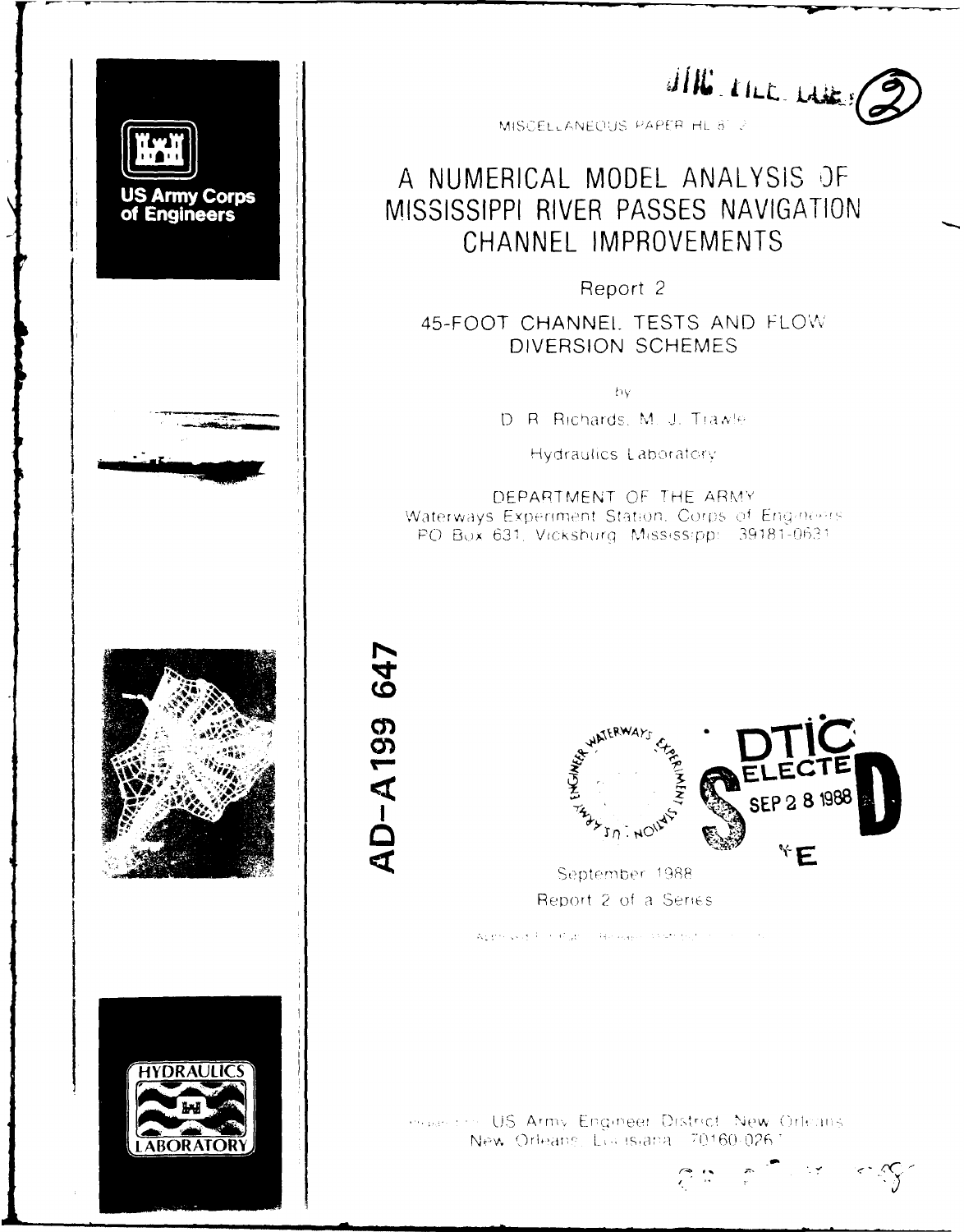|                                                                                                                                                                                                                                                                                                                                                                                                                                                                                                                                                                                                                                                   | REPORT DOCUMENTATION PAGE                                                                                                              | <u>-A 199</u> 6 Hr.            |                                                                                                            |             | Form Approved<br>OMB No. 0704-0188 |
|---------------------------------------------------------------------------------------------------------------------------------------------------------------------------------------------------------------------------------------------------------------------------------------------------------------------------------------------------------------------------------------------------------------------------------------------------------------------------------------------------------------------------------------------------------------------------------------------------------------------------------------------------|----------------------------------------------------------------------------------------------------------------------------------------|--------------------------------|------------------------------------------------------------------------------------------------------------|-------------|------------------------------------|
| <b>1a. REPORT SECURITY CLASSIFICATION</b><br>Unclassified                                                                                                                                                                                                                                                                                                                                                                                                                                                                                                                                                                                         |                                                                                                                                        | <b>1b RESTRICTIVE MARKINGS</b> |                                                                                                            |             |                                    |
| <b>2a. SECURITY CLASSIFICATION AUTHORITY</b>                                                                                                                                                                                                                                                                                                                                                                                                                                                                                                                                                                                                      |                                                                                                                                        |                                | 3 DISTRIBUTION / AVAILABILITY OF REPORT                                                                    |             |                                    |
| 2b. DECLASSIFICATION / DOWNGRADING SCHEDULE                                                                                                                                                                                                                                                                                                                                                                                                                                                                                                                                                                                                       |                                                                                                                                        |                                | Approved for public release;<br>distribution unlimited                                                     |             |                                    |
| 4. PERFORMING ORGANIZATION REPORT NUMBER(S)                                                                                                                                                                                                                                                                                                                                                                                                                                                                                                                                                                                                       |                                                                                                                                        |                                | 5 MONITORING ORGANIZATION REPORT NUMBER(S)                                                                 |             |                                    |
| Miscellaneous Paper HL-87-2                                                                                                                                                                                                                                                                                                                                                                                                                                                                                                                                                                                                                       |                                                                                                                                        |                                |                                                                                                            |             |                                    |
| 6a. NAME OF PERFORMING ORGANIZATION<br><b>USAEWES</b>                                                                                                                                                                                                                                                                                                                                                                                                                                                                                                                                                                                             | <b>6b OFFICE SYMBOL</b><br>(if applicable)                                                                                             |                                | 7a NAME OF MONITORING ORGANIZATION                                                                         |             |                                    |
| Hydraulics Laboratory                                                                                                                                                                                                                                                                                                                                                                                                                                                                                                                                                                                                                             | WESHE-E                                                                                                                                |                                |                                                                                                            |             |                                    |
| 6c. ADDRESS (City, State, and ZIP Code)                                                                                                                                                                                                                                                                                                                                                                                                                                                                                                                                                                                                           |                                                                                                                                        |                                | 7b ADDRESS (City, State, and ZIP Code)                                                                     |             |                                    |
| PO Box 631                                                                                                                                                                                                                                                                                                                                                                                                                                                                                                                                                                                                                                        |                                                                                                                                        |                                |                                                                                                            |             |                                    |
| Vicksburg, MS 39180-0631                                                                                                                                                                                                                                                                                                                                                                                                                                                                                                                                                                                                                          |                                                                                                                                        |                                |                                                                                                            |             |                                    |
| 8a. NAME OF FUNDING / SPONSORING<br><b>ORGANIZATION</b><br>USAED, New Orleans                                                                                                                                                                                                                                                                                                                                                                                                                                                                                                                                                                     | <b>8b OFFICE SYMBOL</b><br>(If applicable)                                                                                             |                                | 9 PROCUREMENT INSTRUMENT IDENTIFICATION NUMBER                                                             |             |                                    |
| 8c. ADDRESS (City, State, and ZIP Code)                                                                                                                                                                                                                                                                                                                                                                                                                                                                                                                                                                                                           |                                                                                                                                        |                                | 10 SOURCE OF FUNDING NUMBERS                                                                               |             |                                    |
| PO Box 60267<br>New Orleans, LA 70160-0267                                                                                                                                                                                                                                                                                                                                                                                                                                                                                                                                                                                                        |                                                                                                                                        | PROGRAM<br>ELEMENT NO          | <b>PROJECT</b><br>NO.                                                                                      | TASK<br>NO. | WORK UNIT<br>AC ESSION NO          |
| A Numerical Model Analysis of Mississippi kiver Passes Navigation Channel Imprevements;                                                                                                                                                                                                                                                                                                                                                                                                                                                                                                                                                           |                                                                                                                                        |                                |                                                                                                            |             |                                    |
| 45-Foot Channel Tests and Flow D <sup>4</sup> version Schemes<br>Richards, D. R.; Trawle, M. J.<br><b>13b TIME COVERED</b><br>Report 2 of a series<br><b>FROM</b>                                                                                                                                                                                                                                                                                                                                                                                                                                                                                 | 10                                                                                                                                     | September 1988                 | 14 DATE OF REPORT (Year, Month, Day)                                                                       |             | <b>15 PAGE COUNT</b><br>18         |
| Available from National Technical Information Service, 5285 Port Royal Road, Springfield,<br>22161.<br>VA<br><b>COSATI CODES</b><br><b>FIELD</b><br><b>GROUP</b><br>SUB-GROUP                                                                                                                                                                                                                                                                                                                                                                                                                                                                     | 18 SUBJECT TERMS (Continue on reverse if necessary and identify by block number)<br>Estuary<br>Mississippi River<br>Navigation channel |                                | Numerical model                                                                                            |             |                                    |
| The proposed deepening of the Southwest Pass of the Mississippi River to 45 feet is<br>analyzed for its impacts on flow distributions and sedimentation changes. Flow redistri-<br>butions and shoaling caused by bank losses in Southwest Passes and the forced suppression<br>of flow into South Pass were analyzed. Results from two-dimensional numerical hydro-<br>dynamic and sediment transport models for a variety of plans and flow conditions is<br>presented.<br>The US Army Corps of Engineers TABS-2 modeling system is used. The con-<br>structed models cover the entire Mississippi River Delta downstream of Venice, Louisiana. |                                                                                                                                        |                                |                                                                                                            |             |                                    |
| 12. PERSONAL AUTHOR(S)<br>13a. TYPE OF REPORT<br>16. SUPPLEMENTARY NOTATION<br>17<br>19. ABSTRACT (Continue on reverse if necessary and identify by block number)<br>20 DISTRIBUTION / AVAILABILITY OF ABSTRACT<br>ED UNCLASSIFIED/UNLIMITED <b>CO</b> SAME AS RPT<br>22a. NAME OF RESPONSIBLE INDIVIDUAL                                                                                                                                                                                                                                                                                                                                         | <b>CO DTIC USERS</b>                                                                                                                   |                                | 21 ABSTRACT SECURITY CLASSIFICATION<br>Unclassified<br>22b TELEPHONE (Include Area Code) 22c OFFICE SYMBOL |             |                                    |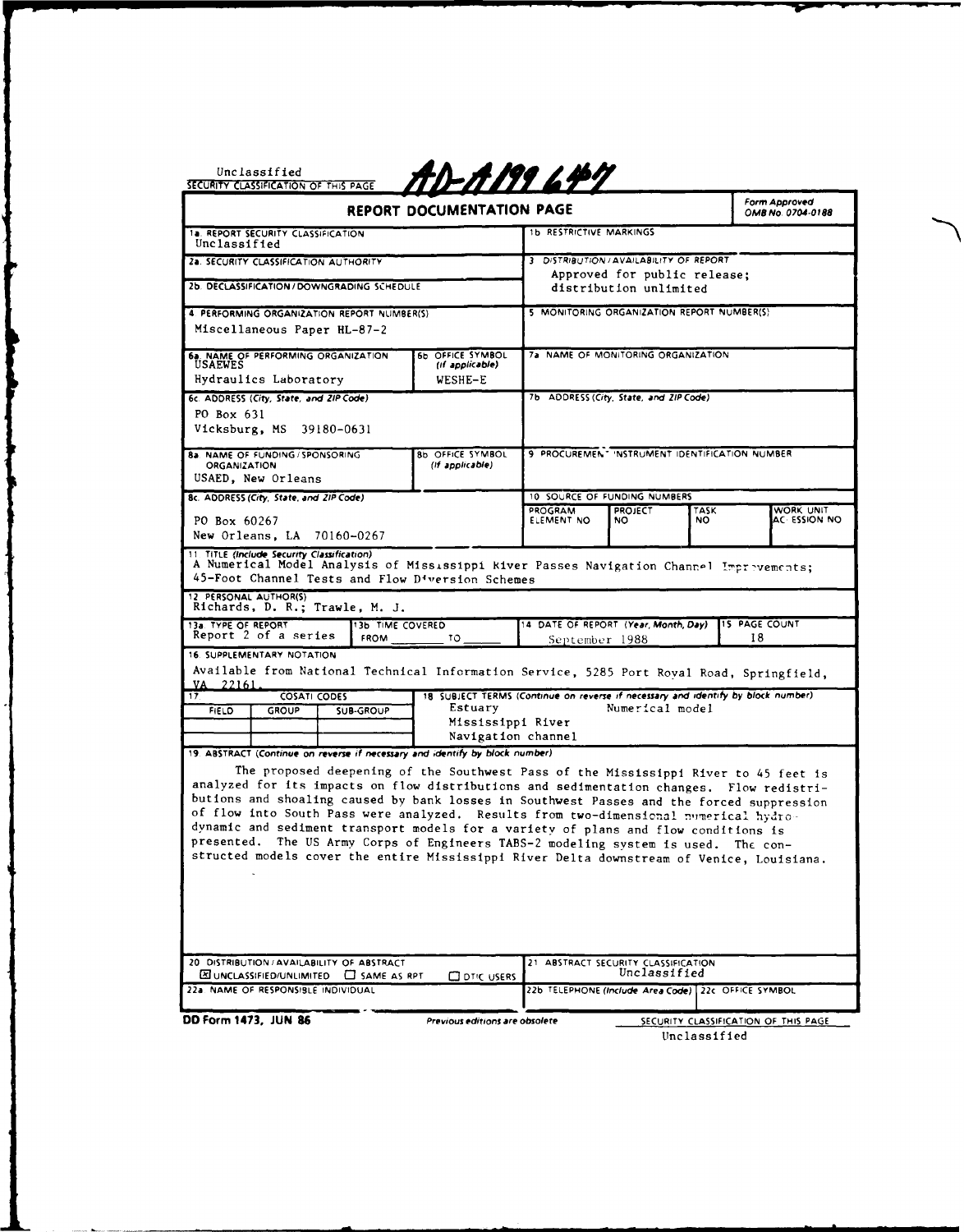### Preface

The study described herein was conducted during 1985-1987 for the US Army Engineer District, New Orleans, by personnel of the Hydraulics Laboratory (HL) of the US Army Engineer Waterways Experiment Station (WES) under the general supervision of Messrs. H. B. Simmons and F. A. Herrmann, Jr., former and present Chiefs, respectively, of HL, and R. A. Sager and W. H. McAnally, former and present Chiefs, Estuaries Division (ED). The study was performed and this report written by Messrs. D. R. Richards and M. J. Trawle, ED. It is the second *i. a* series ot reports listed below.

COL Dwayne **G.** Lee, EN, is the Commander and Director of WES. Dr. Robert W. Whalin is the Technical Director.

Reports in this series:

Report **1:** 55-Foot Channel Tests

Report 2: 45-Foot Channel Tests and Flow Diversion Schemes

Report 3: Bank Breaching Without Supplement 2

Report 4; Twu-Dimensional Hydrodynamic and Sediment Transport Verification

Report 5: Three-Dimensional Numerical Model Results

Aocession For **NTIS GRA&I** DTIC TAB Unannounced **F]** Justifioation  $1.11C$ Bv. COPY Distribution/ '4 Availability Codes **<sup>6</sup>**  $'$ Avail and/or **', ,** pecial

 $\mathbf{1}$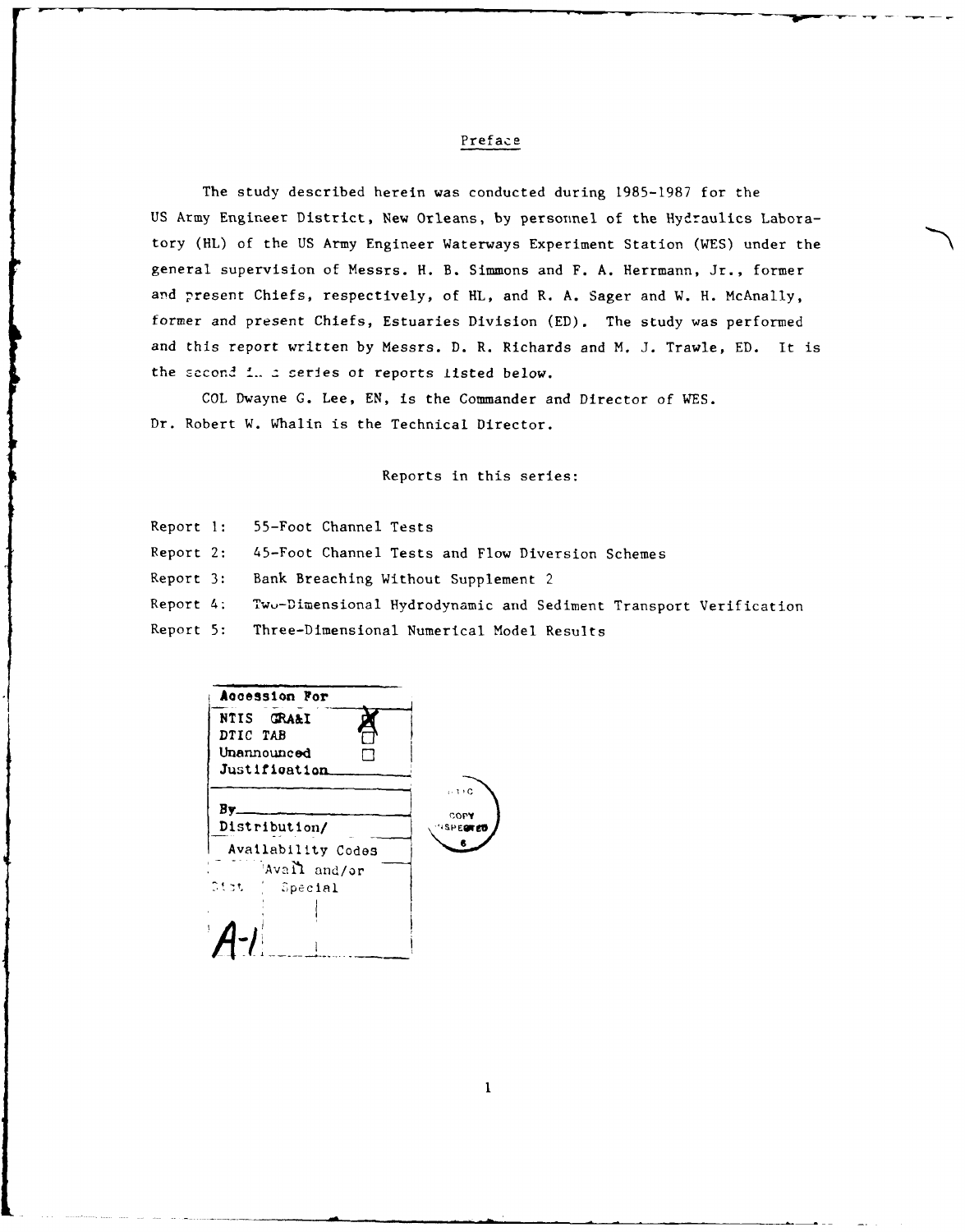# Contents

|                                                                  | Page |  |
|------------------------------------------------------------------|------|--|
|                                                                  |      |  |
| Conversion Factors, Non-SI to SI (Metric) Units of Measurement 3 |      |  |
|                                                                  |      |  |
| Higher flow retention, supplement 2 (SUPP2) 4                    |      |  |
|                                                                  |      |  |
|                                                                  |      |  |
| Reduced flow in South Pass (BASERED, SUPP2RED, and P145RED)      |      |  |
|                                                                  | -6   |  |
|                                                                  |      |  |
|                                                                  |      |  |
| Tables 1-8                                                       |      |  |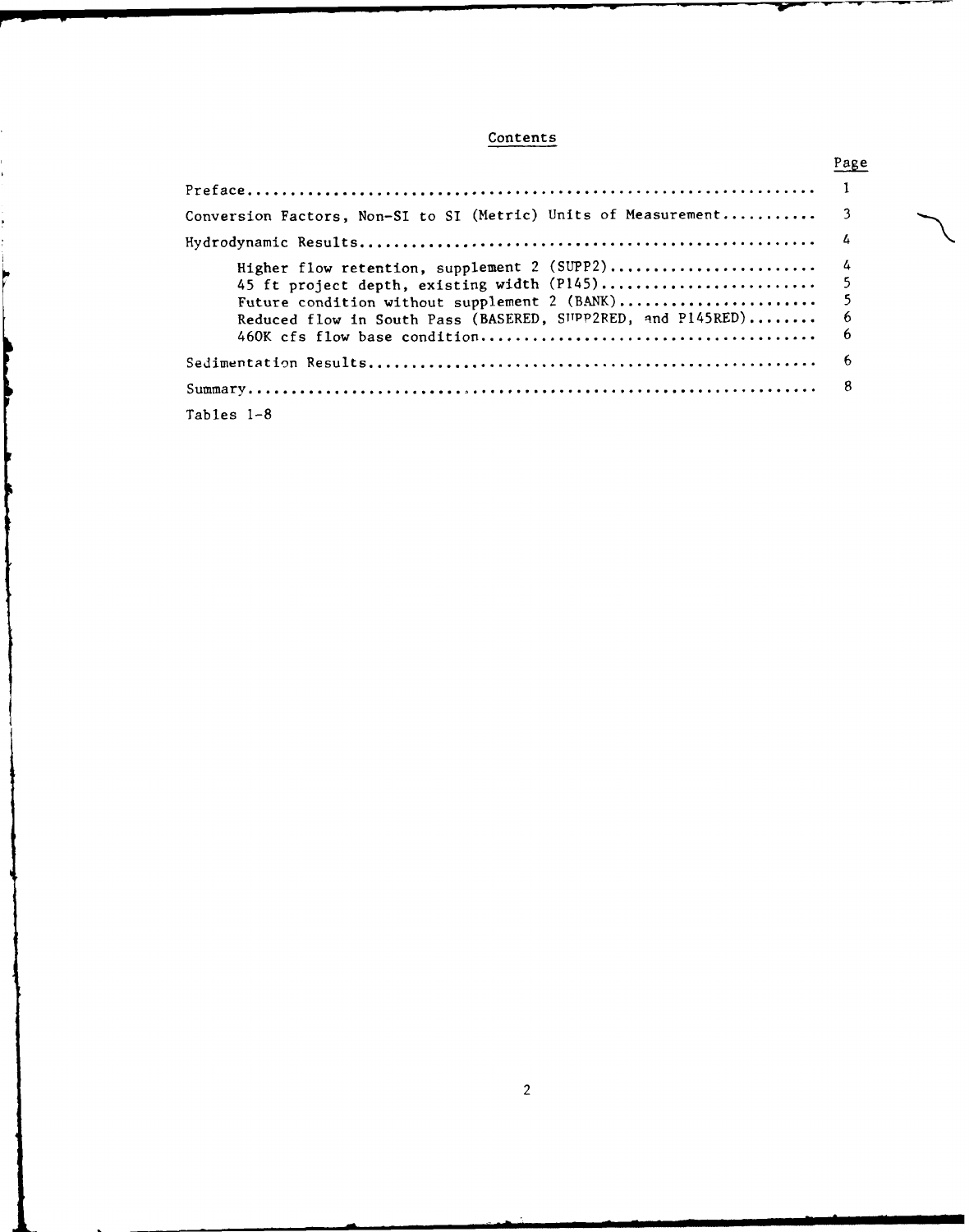# Conversion Factors, Non-Sl to Si (Metric) Units of Measurement

Non-Sl units of measurement used in this r2port can be converted to SI (metric) units as follows:

 $\overline{\phantom{a}}$ 

ķ

**Services** 

| Multiply           |            | To Obtain    |
|--------------------|------------|--------------|
| cubic feet         | 0.02831685 | cubic metres |
| cubic yards        | 0.7645549  | cubic metres |
| feet               | 0.3048     | metres       |
| miles (US statute) | 1,609347   | kilometres   |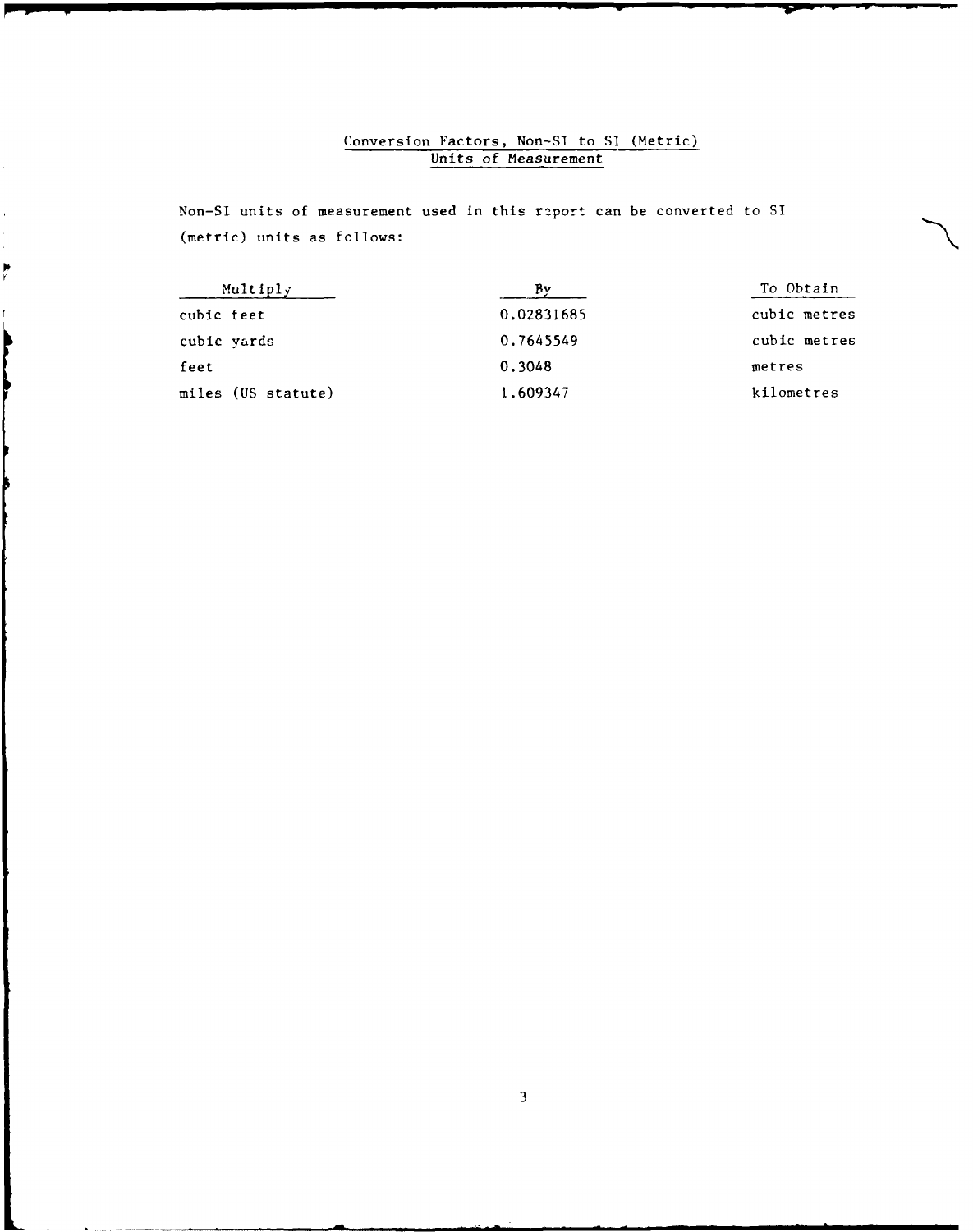# A NUMERICAL MODEL ANALYSIS OF MISSISSIPPI RIVER PASSES NAVIGATION CHANNEL IMPROVEMENTS

### 45-FOOT CHANNEL TESTS **AND** FLOW DIVERSION SCHEMES

**1.** The purpose of this report is to provide in summary form the results from numerical model studies to date. It is the second in a series of reports written for this purpose. All of the project conditions reported on in this report involve analyses using the two-dimensional (2D) hydrodynamic and sediment transport models. They were not requested in the original scope of work, but it was agreed that these 2D analyses would be performed while code modifications were being made to the three-dimensional hydrodynamic model.

2. Shortly after the first draft report dated 30 June 1986 was reviewed by the US Army Engineer District, New Orleans (LMN), a varietv of decisions were made by LMN that necessitated testing several new project conditions. The new conditions tested are summarized as follows:

- a. Higher flow retention Supplement 2 (SUPP2)
- b. 45-ft project depth, existing width (P145)
- c. Future condition without Supplement 2 (BANK)
- d. Reduced tiow in South Pass (BASERED, SUPP2RED, P145RED)
- e. 460,O00-cfs flow Base Condition

Results from each of these conditions are discussed in the following paragraphs.

### Hydrodynamic Results

### Higher flow retention Supplement 2 (SUPP2)

3. The original Supplement 2 modeling described In Report I of this series indicated that approximately 33 to 46 percent of the flow entering Southwest Pass would leak out before reaching the jetties. Discussions with LMN indicated that a reduced loss rate condition was needed. The original schematization of the Southwest Pass overbanks involved setting the overhank elevations to 0.5 ft below the 640,000-cfs free surface in a longitudinally stepped fashion. For the higher flow retention condition, the overbanks were raised in a longitudinally continuous fashion to 0.5 ft below the 640,000-cfs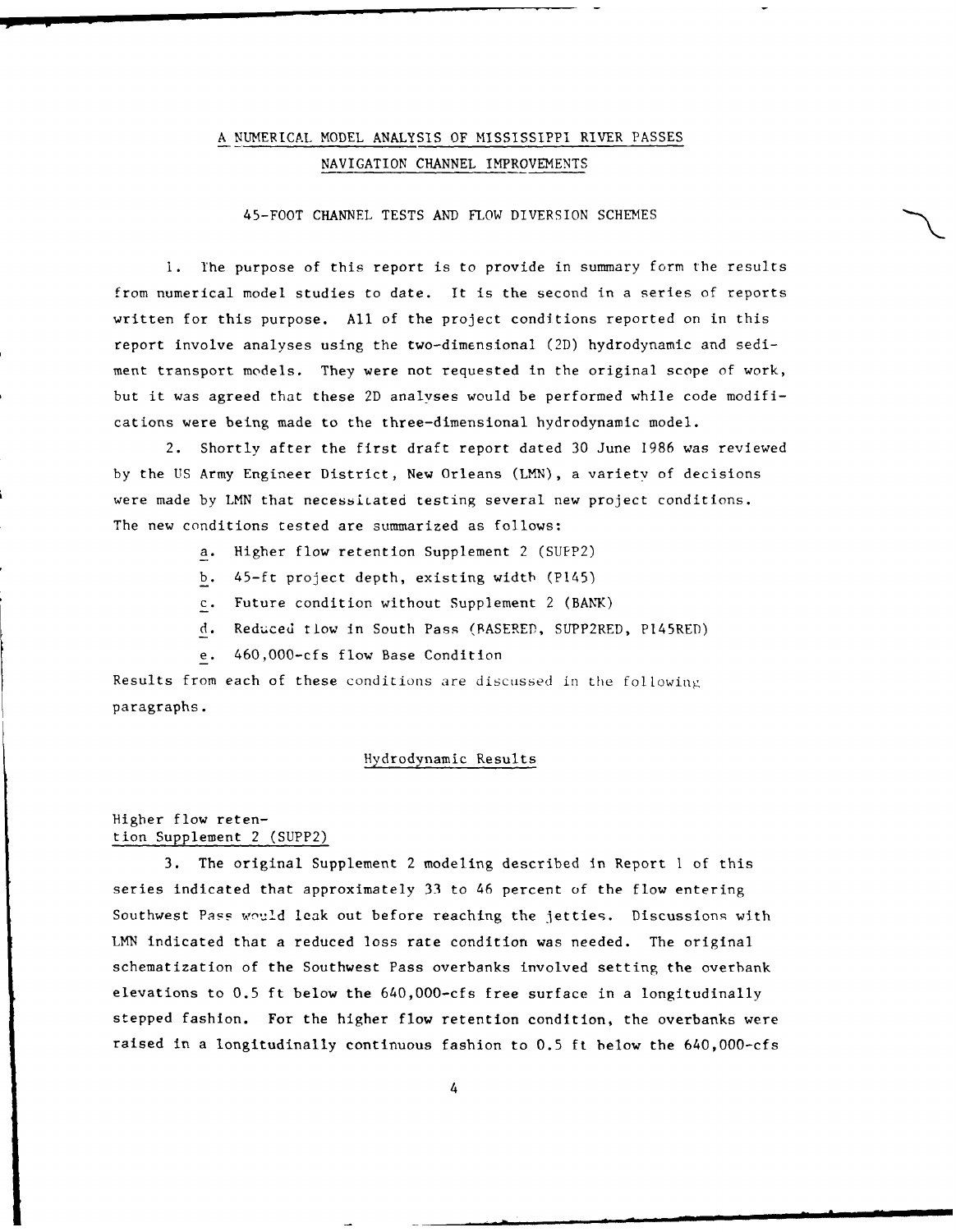free surface between Venice and Head of Passes and 0.2 ft between Head of Passes and the jetties. Results from this adjustment provided the desired loss rates of 15 to 38 percent of the entering flow. Table I summarizes the results (SUPP2).

4. Given that **LMN** will do whatever is necessary to reduce leakage through the numerous outlets along Southwest Pass, this latest schematization of Supplement 2 is considered to be final. The previous version should be ignored unless it is of interest to investigate a higher loss rate.

### 45-ft project depth, existing width (P145)

5. Soon after the State of Louisiana and the Federal Government agreed on a formula for funding the 45-ft project, it was modeled for the existing width. It was agreed by LMN that a complete set of tests for the different channel widths would not be necessary for the 45-ft channel based on the negligible differences between the plans noticed in the 55-ft tests. Table **I** summarizes the hydrodynamic results for the existing width, 45-ft condition (P145).

6. There were negligible hydrodynamic differences between the existing 40-ft channel with Supplement 2 and the 45-ft channel with existing widths and Supplement 2 works in place. It is important to note, however, that the existing condition modeled has nearly a 45-ft channel based on overdepth dredging or natural causes. The point is that it would be erroneous to suggest that a net increase in depth of 5 ft with Supplement 2 works causes negligible flow redistributions. Without Supplement 2 the flow redistributions would be more noticeable in the deepened 45-ft condition.

### Iuture condition without Supplement 2 (BANK)

7. After the first submittal of results to **LMN** on 30 June 1986, LMN expressed an interest in modeling the effects of not building Supplement 2 on the existing (BASE) condition. It was decided that subsidence along with a general erosion of the overbanks could result in a 0.5-ft lowering of the overbanks. This condition (BANK) was modeled for the three flows and is compared to the BASE condition in Table 2.

8. Since significant portions of the currently dry overbanks would be awash with a 0.5-ft loss, roughness coefficients in the overbanks were reduced. The hydrodynamic results clearly indicate that this is not a desirable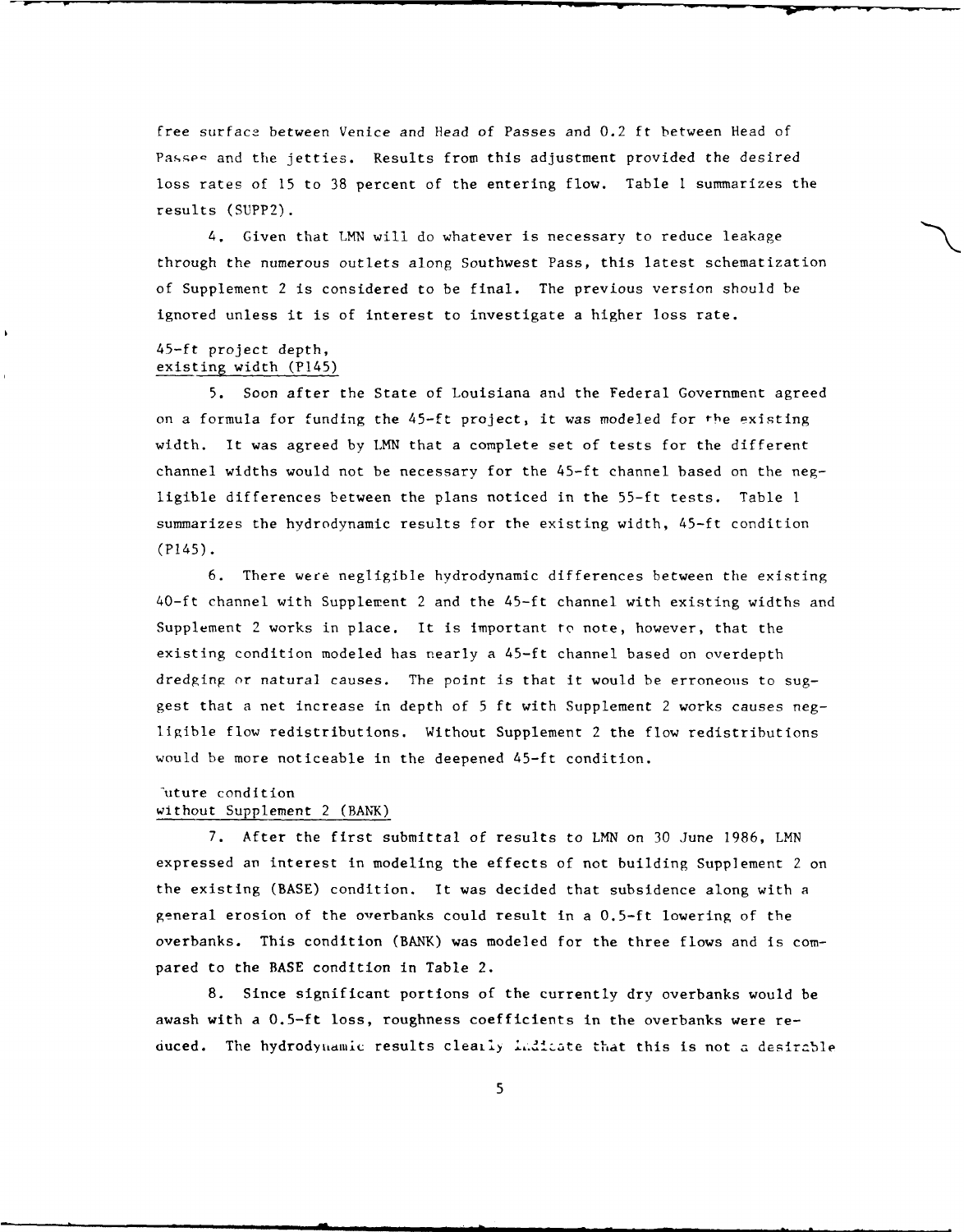condition. However, this general degradation of the overbanks may not be the worst case scenario for not constructing Supplement 2. A sizeable break through the overbanks could be more serious. Report 3 in this series investigates the results of such a break.

### Reduced flow in South Pass (BASERED, SUPP2RED, AND PI45RED)

9. One of many scenarios envisioned by LMN to reduce shoaling in Southwest Pass was the construction of structures in South Pass to effectively divert flow from South Pass into Southwest Pass. Such a condition was schematically modeled by increasing the overall roughness in South Pass in the Base, Supplement 2, and 45-ft channel conditions (BASERED, SUPP2RED, and PI45RED). The composite roughness throughout South Pass was increased from  $n = 0.020$  to  $n = 0.030$  in these conditions which would reflect a substantial number of training dikes. The purpose of the exercise was to determine what portion of the flow diverted away from South Pass would enter Southwest Pass. Table 3 summarizes the results. In short, approximately 3 percent of the Venice flow was diverted away from South Pass with a roughly 1 percent of the Venice flow increase in both Southwest Pass and Pass a Loutre. As discussed previously with LMN, South Pass flow suppression schemes tend to divert flow equally between Southwest Pass and Pass a Loutre. Suppressing flows in Pass a Loutre would probably provide more efficient diversions to southwest Pass.

### 460,O00-cfs flow base condition

10. A recent comment by LMN indicated that 460,000 cfs is a more typical yearly high discharge at Venice than 640,000 cfs. A 460,000-cts discharge was run in the base condition to extend the range of flows tested. The results for all four tests flows are given in Table 4.

### Sedimentation Results

**11.** Because of the almost continuous dredging activity that typically occurs along Southwest Pass during periods of high river stages, it Is difficult to determine representative shoaling rates for high stage conditions. The approach used in this study to establish high-stage shoaling rates was to evaluate relatively short periods of time in 1982, 1983, and 1984. During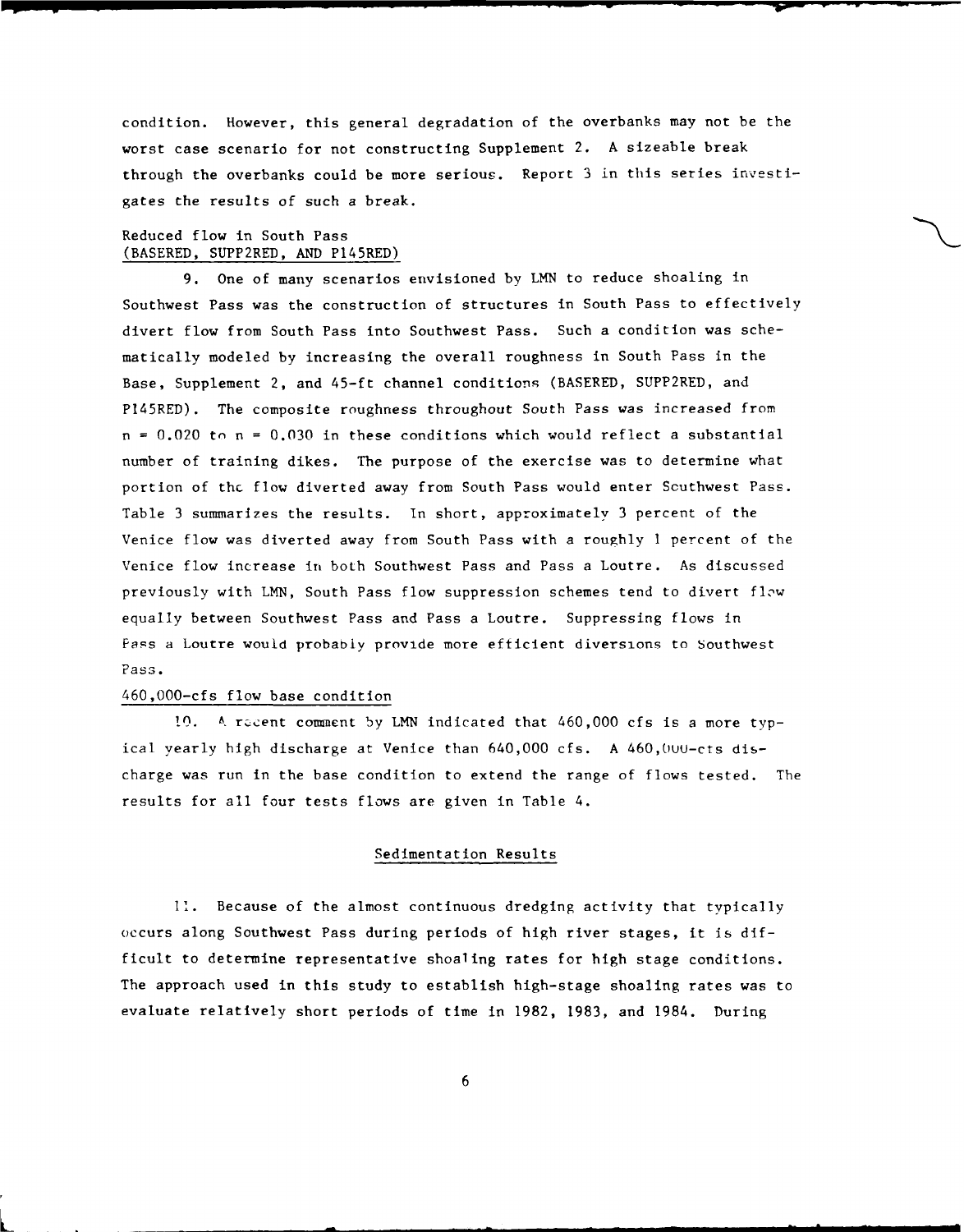these selected time periods, the river stage was high and dredging activity was minimal.

12. Model verification was based on comparison of observed prototype shoaling rates along Southwest Pass during five relatively short periods of time (2 weeks to 1 month) in which the Carrollton stage ranged between **10** and 16 ft and dredging activity along Southwest Pass was nil. Using hydrographic surveys, prototype shoaling rates were calculated during December 1982, January 1983 (Mile 10-20 BHP only), December 1983 (Mile 6-20 BHP only), April 1984 (Mile 0-6 BHP only), and November 1984. The model was adjusted until shoaling along Southwest Pass for the range of flows tested fell within the band provided by the observed shoaling rates. Overall, the 2D sediment transport model behavior agreed well with the observed shoaling patterns. Results from the verification effort are included in Report 4 in this series.

13. The numerical sediment transport simulations were made using steady-state currents with a median grain size of 0.15 mm. Except for the BASE condition with the 460,000-cfs flow the sediment transport simulations were conducted for each of the conditions modeled hydrodynamically. Suspended sediment concentrations at the Head of Passes were approximately **150** ppm for the 640,000-cfs tests, 300 ppm for the 900,000-cfs tests, and 500 ppm for the 1,300,000-cfs tests.

14. Sediment transport predictions for each of the modeled conditions are given in Tables 5-8 expressed In cubic yards per month. Reductions or increases in shoaling rates are expressed in percentages of that observed in the existing (BASE) condition of 640,000 cfs, 900,000 cfs, and 1,300,000 cfs at Venice. There were changes in Supplement 2 (SUPP?) shoaling rates of -33. -21, and -9 percent, respectively, over the BASE condition (Table 5). For the 45-ft channel with plan 1 channels widths (P145), there were changes In shoaling rates for the 640,000-cfs, 900,000-cfs, and 1,300,000-cfs conditions of -26, -17, and +4 percent, respectively, over the BASE condition (Table 6). For the future without Supplement 2 (BANK) tests, there were changes in shoaling rates for the 640,000-cfs, 900,000-cfs, and 1,300,000-cfs conditions of +7, +15, and +55 percent, respectively, of the BASE condition (Table 7).

15. The reduced South Pass flow tests were conducted for the 640,000 cfs flow only. For the base condition the reduced South Pass (BASERED) tests resulted in a slight reduction in the shoaling rate along SWP of only 3 percent (Table 8). For both the Supplement 2 (SUPP2RED) and 45-ft channel with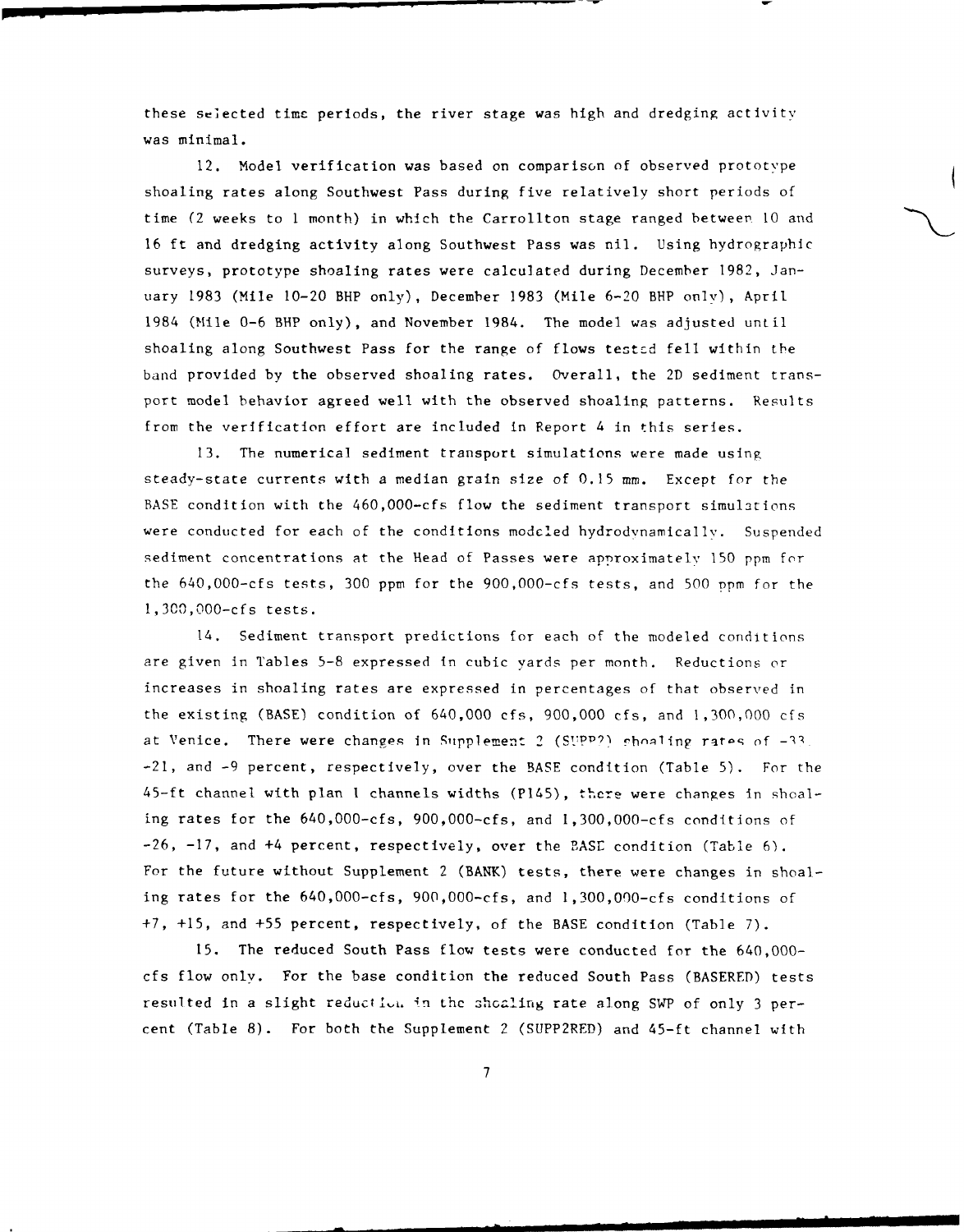Plan I widths (PI45RED) condition tests, the reduced South Pass flow resulted<br>in no cionge in shoaling along Southwest Pass (Table 8).

### Summary

16. Based on the 2D sediment transport model for the flows tested, the following observations were made:

- a. The higher retention Supplement 2 works (SUPP2) will cause a reduction in shoaling along Southwest Pass of 9 to 33 percent. However the material transported through Southwest Pass with Supplement 2 still provides an entrance channel shoaling problem.
- b. The 45-ft channel with Plan I width (P145) will cause a change in shoaling along Southwest Pass ranging from -26 to +4 perccnt.
- c. The future without Supplement 2 condition (BANK) will cause an increase in shoaling ranging from 7 to 55 percent.
- d. The reduced South Pass tests (BASERED, SUPP2RED, and P145RFP) did not achieve any significant reduction in Southwest Pass shoaling for the 640,000-cfs flow.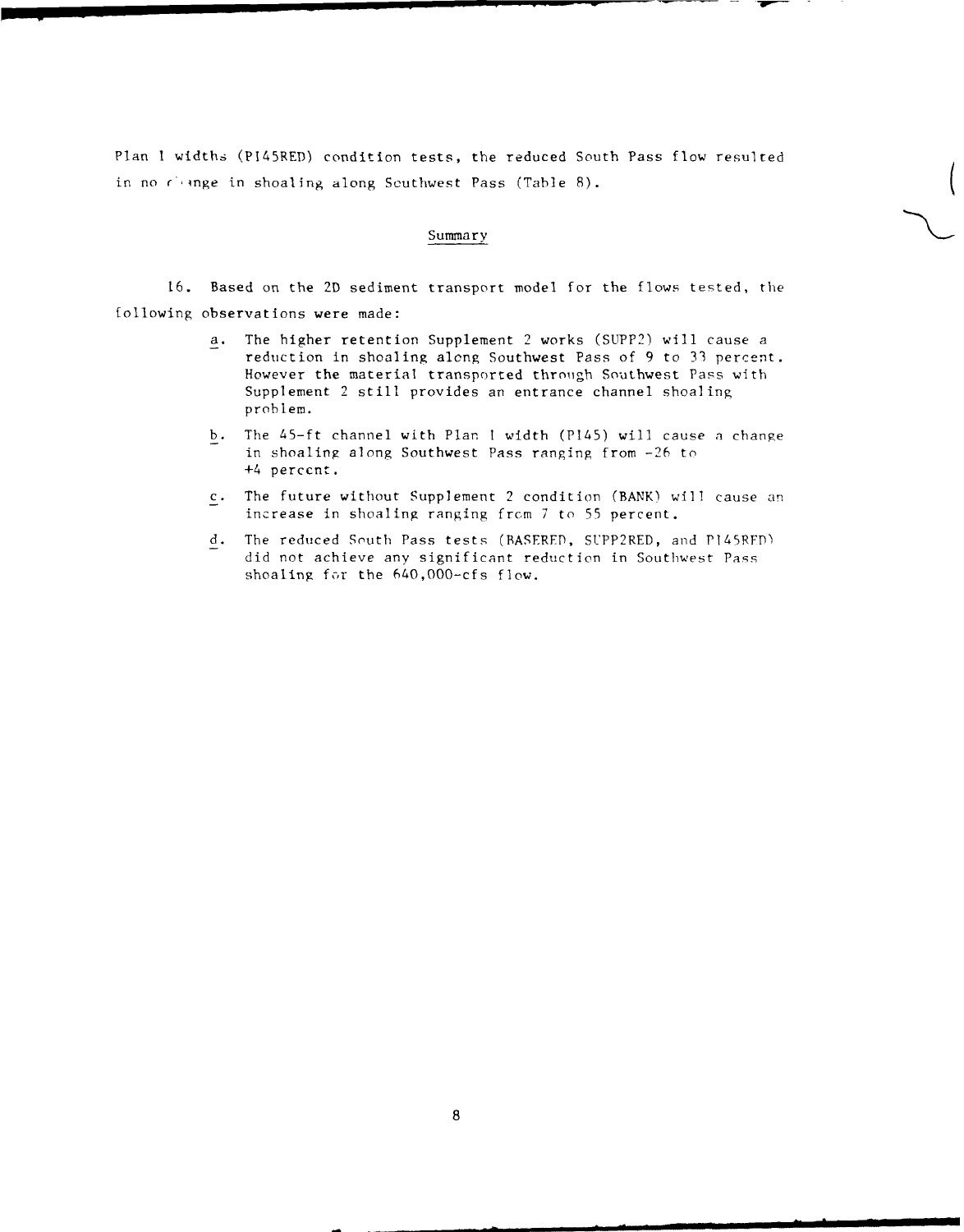| ľ           |  |
|-------------|--|
| ω           |  |
| ∍<br>n<br>۳ |  |

# Flow Distribution, Stages, and Velocities for

BASE, SUPP2 and P145 Condition

|                                                    |                                           | $i$ cfs*<br>640.000                                                |                                                  |                                                         | $900,000$ cfs*                                                          |                                                |        | 300,000                                     | cts                                                       |
|----------------------------------------------------|-------------------------------------------|--------------------------------------------------------------------|--------------------------------------------------|---------------------------------------------------------|-------------------------------------------------------------------------|------------------------------------------------|--------|---------------------------------------------|-----------------------------------------------------------|
| $\frac{7}{4}$ of Venice Flow                       | Base                                      |                                                                    | $\frac{5114}{2}$                                 | Base                                                    | SUPP <sub>2</sub>                                                       | $\frac{145}{}$                                 | Base   | supp <sub>2</sub>                           | P <sub>145</sub>                                          |
| B. Collette<br>Grand/Tiger                         |                                           |                                                                    |                                                  | $30(14)$<br>$30(14)$<br>$17(2)$<br>$22$<br>$82$<br>$18$ |                                                                         |                                                |        |                                             |                                                           |
|                                                    |                                           |                                                                    |                                                  |                                                         | $\infty$                                                                |                                                |        |                                             |                                                           |
|                                                    |                                           | $\sigma$                                                           |                                                  |                                                         |                                                                         |                                                |        | $\infty$                                    |                                                           |
| Cubits Cap<br>SWP (& DS) **<br>SP (& DS) **<br>PAL | $32(15)$<br>17(2)<br>24                   | $\begin{array}{c} 26(22) \\ 18(2) \\ 32 \\ 100 \\ 100 \end{array}$ | $699$<br>$26(22)$<br>$18(2)$<br>$18(2)$<br>$100$ |                                                         | $\begin{array}{c}\n 8 \\  26(19) \\  18(2) \\  284 \\  6\n \end{array}$ | $688$<br>$26(20)$<br>$18(2)$<br>$044$<br>$046$ |        |                                             | $5$<br>$6$<br>$6$<br>$17$<br>$17$<br>$25$<br>$87$<br>$87$ |
|                                                    |                                           |                                                                    |                                                  |                                                         |                                                                         |                                                |        |                                             |                                                           |
|                                                    |                                           |                                                                    |                                                  |                                                         |                                                                         |                                                |        |                                             |                                                           |
| $\qquad \qquad \text{Change I}^{\dagger} \, .$     |                                           |                                                                    |                                                  |                                                         |                                                                         |                                                |        | $\frac{26(16)}{17(2)}$<br>17(2)<br>87<br>13 |                                                           |
| Overbank                                           |                                           |                                                                    |                                                  |                                                         |                                                                         |                                                |        |                                             |                                                           |
|                                                    |                                           |                                                                    |                                                  |                                                         |                                                                         |                                                |        |                                             |                                                           |
| Stage, ft NGVD <sup>††</sup><br>Venice             |                                           |                                                                    |                                                  |                                                         |                                                                         |                                                |        |                                             |                                                           |
| Cubits Gap                                         | $\frac{1}{2}$ $\frac{2}{1}$ $\frac{2}{1}$ |                                                                    |                                                  |                                                         |                                                                         | $\cdot$ $\cdot$ $\cdot$                        |        |                                             |                                                           |
| Head of Passes                                     |                                           |                                                                    |                                                  |                                                         |                                                                         |                                                |        |                                             |                                                           |
| Upper Southwest<br>Pass                            |                                           |                                                                    |                                                  |                                                         |                                                                         |                                                |        |                                             |                                                           |
|                                                    | $\frac{6}{10}$                            |                                                                    |                                                  |                                                         |                                                                         |                                                |        |                                             |                                                           |
| SWP Jetties                                        | 。<br>。                                    | ါ<br>ဂ                                                             | $\frac{1}{2}$                                    | င<br>င                                                  |                                                                         |                                                | း<br>၁ |                                             |                                                           |
| Velocities, fps <sup>††</sup>                      |                                           |                                                                    |                                                  |                                                         |                                                                         |                                                |        |                                             |                                                           |
| Venice                                             |                                           |                                                                    |                                                  |                                                         |                                                                         |                                                |        |                                             |                                                           |
| Cubits Gap                                         |                                           |                                                                    |                                                  |                                                         |                                                                         |                                                |        |                                             |                                                           |
| Head of Passes                                     |                                           |                                                                    |                                                  |                                                         |                                                                         | $\tilde{\phantom{a}}$                          |        |                                             |                                                           |
| Upper Southwest                                    |                                           |                                                                    |                                                  |                                                         |                                                                         |                                                |        |                                             |                                                           |
| Pass                                               |                                           |                                                                    |                                                  |                                                         |                                                                         |                                                |        |                                             |                                                           |
| SWP Jetties                                        |                                           |                                                                    |                                                  |                                                         |                                                                         |                                                |        |                                             |                                                           |

: Discharge at Venice, LA.<br>: Downstream at entrance.<br>: Above Head of Passes.<br><sup>-</sup> Typical midstream.  $\ddot{\phantom{1}}$ 

 $* +$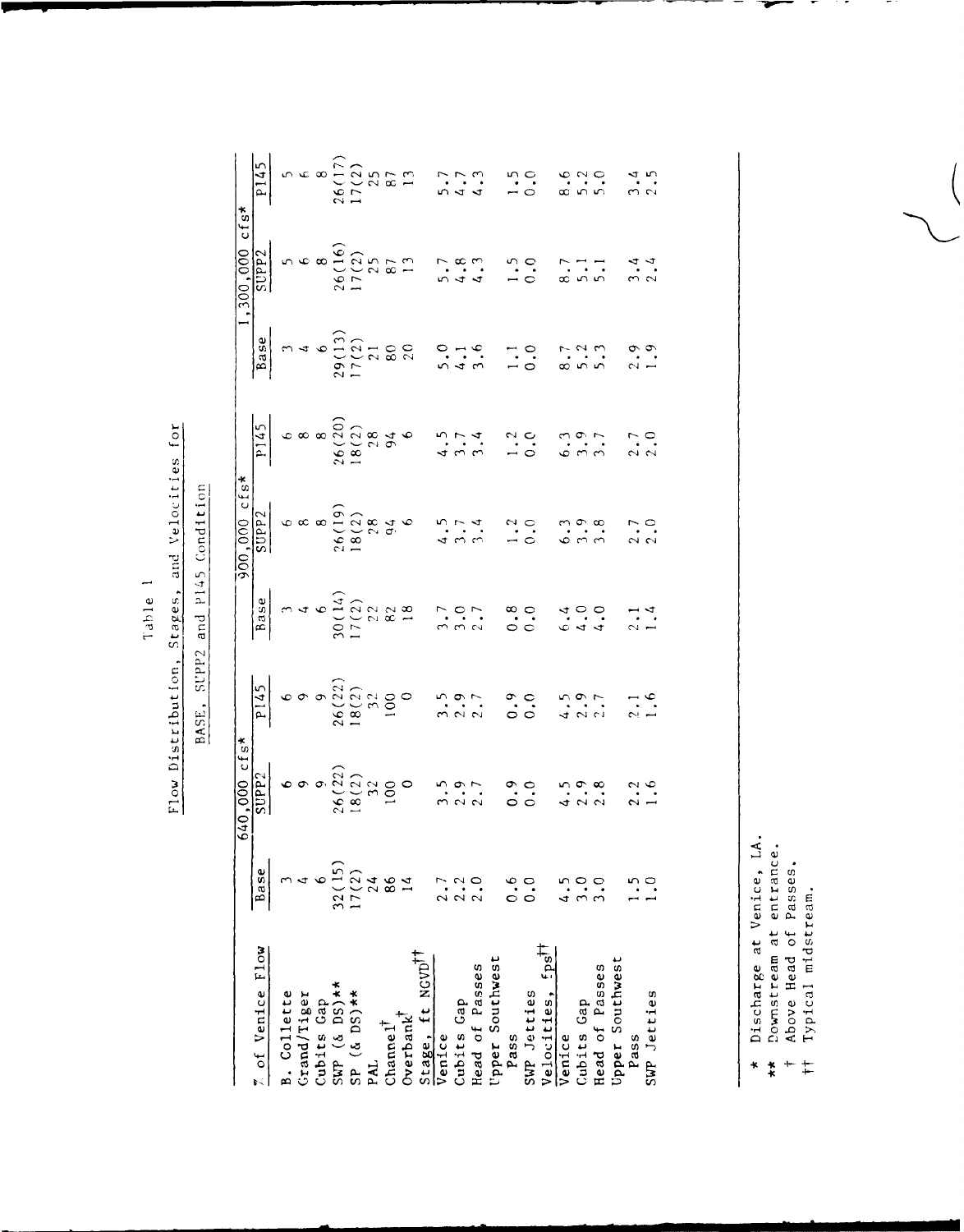|                               |             | $640,000$ cfs* | 900,000 cfs*            |                | $1,300,000$ cfs* |                |  |
|-------------------------------|-------------|----------------|-------------------------|----------------|------------------|----------------|--|
| % of Venice Flow              | <b>BASE</b> | <b>BANK</b>    | <b>BASE</b>             | <b>BANK</b>    | <b>BASE</b>      | <b>BANK</b>    |  |
| B. Collette                   | 3           | $\overline{2}$ | $\overline{\mathbf{3}}$ | $\overline{2}$ | $\overline{3}$   | $\overline{c}$ |  |
| Grand/Tiger                   | 4           | 3              | 4                       | 3              | 4                | 3              |  |
| Cubits Gap                    | 6           | 5              | 6                       | 5              | 6                | 5              |  |
| SWP $(\&$ DS) **              | 32 (15)     | 36 (12)        | 31(14)                  | 33 (12)        | 29(13)           | 30(11)         |  |
| $SP ( & DS)$ **               | 17(2)       | 16(2)          | 17(2)                   | 16(1)          | 17(1)            | 17(1)          |  |
| PAL                           | 24          | 21             | 22                      | 20             | 20               | 19             |  |
| Channel <sup>†</sup>          | 86          | 83             | 83                      | 79             | 79               | 76             |  |
| Overbank <sup>†</sup>         | 14          | 17             | 17                      | 21             | 21               | 24             |  |
| Stage, ft NGVD <sup>TT</sup>  |             |                |                         |                |                  |                |  |
| Venice                        | 2.7         | 2.4            | 3.7                     | 3.4            | 5.0              | 4.6            |  |
| Cubits Gap                    | 2.2         | 1.9            | 3.0                     | 2.8            | 4.1              | 3.8            |  |
| Head of Passes                | 2.0         | 1.7            | 2.7                     | 2.4            | 3.6              | 3.3            |  |
| Upper Southwest<br>Pass       | 0.6         | 0.4            | 0.8                     | 0.6            | 1.1              | 0.9            |  |
| SWP Jetties                   | 0.0         | 0.0            | 0.0                     | 0.0            | 0.0              | 0.0            |  |
| Velocities, fps <sup>††</sup> |             |                |                         |                |                  |                |  |
| Venice                        | 4.5         | 4.6            | 6.4                     | 6.4            | 8.7              | 8.7            |  |
| Cubits Gap                    | 3.0         | 3.0            | 4.0                     | 4.0            | 5.2              | 5.1            |  |
| Head of Passes                | 3.0         | 3.1            | 4.0                     | 4.1            | 5.3              | 5.4            |  |
| Upper Southwest               |             |                |                         |                |                  |                |  |
| Pass                          | 1.5         | 1.4            | 2.1                     | 2.0            | 2.9              | 2.8            |  |
| SWP Jetties                   | 1.0         | 0.7            | 1.4                     | 1.1            | 1.9              | 1.5            |  |

Flow Distribution, Stages, and Velocities for BASE and BANK Condition

Table 2

\* Discharge at Venice, LA.

- \*\* Downstream at entrance.
- t Above Head of Passes. tt Typical midstream.
-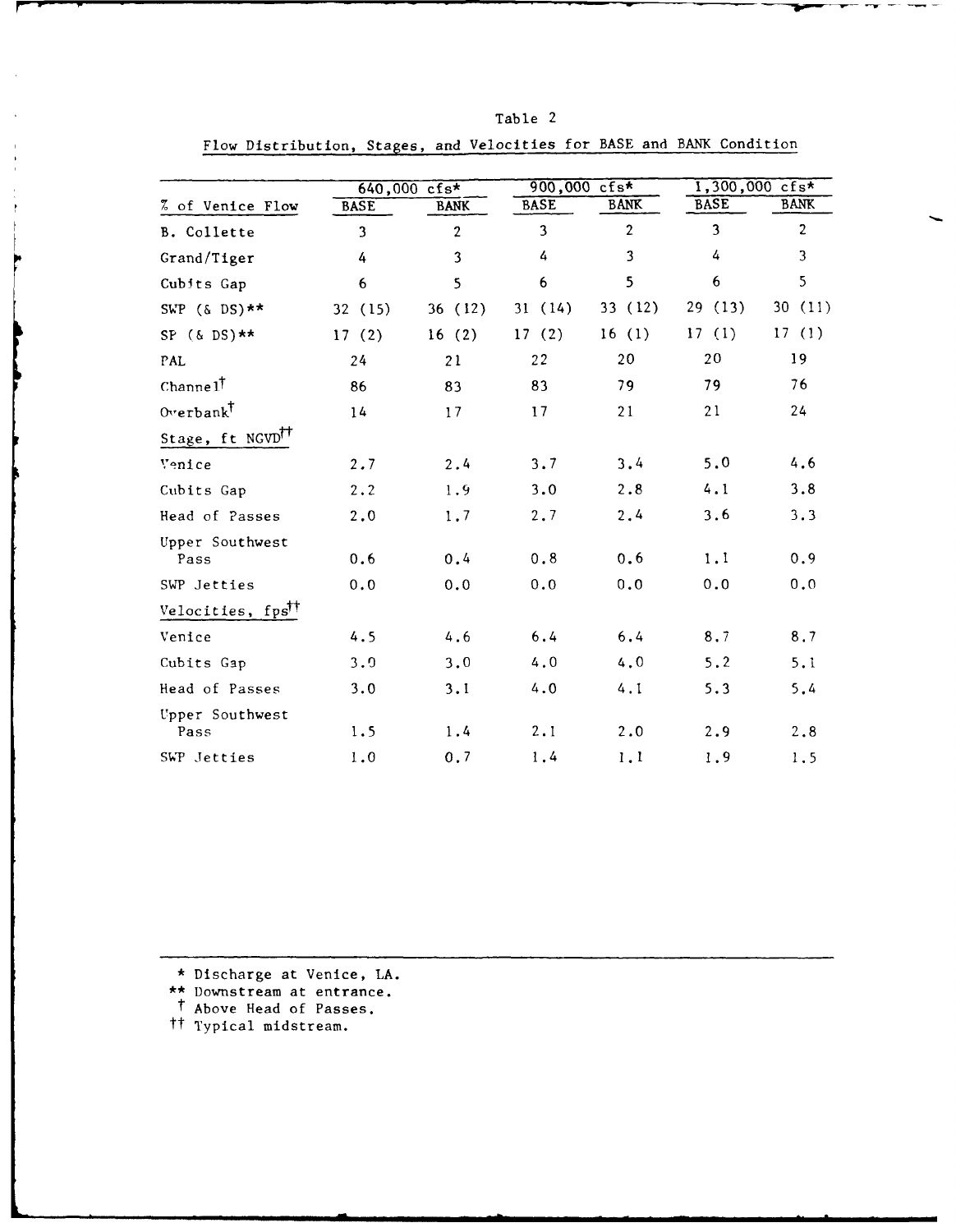| ొ           |  |
|-------------|--|
| ω<br>윿<br>н |  |

Flow Distribution, Stages, and Velocities for Reduced South Pass Flows in BASE, SUPP2, and P145, 640,000-cfs Condition\*

| 7 of Venice Flow                                   | <b>BASE</b>    | <b>BASERED</b>                                          | $\overline{\mathbb{R}}$ | $\frac{\text{SUP2}}{\text{SUP2}}$ | <b>UPP2RED</b>                                                                    | $\triangleleft$ | P145 | P145RED                                                                                                                                                                                                                                                                                                                         | ات  |
|----------------------------------------------------|----------------|---------------------------------------------------------|-------------------------|-----------------------------------|-----------------------------------------------------------------------------------|-----------------|------|---------------------------------------------------------------------------------------------------------------------------------------------------------------------------------------------------------------------------------------------------------------------------------------------------------------------------------|-----|
|                                                    |                |                                                         |                         |                                   | $69900$<br>$2700$<br>$271$<br>$2799$<br>$399$<br>$399$<br>$399$<br>$399$<br>$399$ |                 |      |                                                                                                                                                                                                                                                                                                                                 |     |
| B. Collette<br>Grand/Tiger                         |                |                                                         |                         |                                   |                                                                                   |                 |      |                                                                                                                                                                                                                                                                                                                                 |     |
|                                                    |                |                                                         |                         |                                   |                                                                                   |                 |      |                                                                                                                                                                                                                                                                                                                                 |     |
| Cubits Cap<br>SWP (& DS) **<br>SP (& DS) **<br>PAL | 32(15)         | $33(15)$<br>$46(15)$<br>$14(1)$<br>$25$<br>$25$<br>$15$ |                         |                                   |                                                                                   | 777             |      |                                                                                                                                                                                                                                                                                                                                 |     |
|                                                    | 17(2)          |                                                         | 777                     |                                   |                                                                                   |                 |      |                                                                                                                                                                                                                                                                                                                                 | 777 |
|                                                    | $\mathcal{L}$  |                                                         |                         |                                   |                                                                                   |                 |      |                                                                                                                                                                                                                                                                                                                                 |     |
| $\frac{1}{2}$                                      | 86             |                                                         |                         |                                   |                                                                                   |                 |      |                                                                                                                                                                                                                                                                                                                                 |     |
| $0$ verbank $^{\dagger}$                           |                |                                                         |                         |                                   |                                                                                   |                 |      |                                                                                                                                                                                                                                                                                                                                 |     |
| Stage, ft NGVD <sup>++</sup>                       |                |                                                         |                         |                                   |                                                                                   |                 |      | $\begin{matrix} 6 & 0 & 0 & 0 \\ 0 & 0 & 0 & 0 \\ 0 & 0 & 0 & 0 \\ 0 & 0 & 0 & 0 \\ 0 & 0 & 0 & 0 \\ 0 & 0 & 0 & 0 \\ 0 & 0 & 0 & 0 \\ 0 & 0 & 0 & 0 \\ 0 & 0 & 0 & 0 \\ 0 & 0 & 0 & 0 \\ 0 & 0 & 0 & 0 \\ 0 & 0 & 0 & 0 \\ 0 & 0 & 0 & 0 \\ 0 & 0 & 0 & 0 \\ 0 & 0 & 0 & 0 \\ 0 & 0 & 0 & 0 \\ 0 & 0 & 0 & 0 \\ 0 & 0 & 0 & 0$ |     |
| Venice                                             |                | $\frac{7}{100}$                                         |                         |                                   |                                                                                   |                 |      |                                                                                                                                                                                                                                                                                                                                 |     |
| Cubits Cap                                         |                |                                                         |                         |                                   |                                                                                   |                 |      |                                                                                                                                                                                                                                                                                                                                 |     |
| Head of Passes                                     |                |                                                         |                         |                                   |                                                                                   |                 |      |                                                                                                                                                                                                                                                                                                                                 |     |
| Upper Southwest                                    |                |                                                         |                         |                                   |                                                                                   |                 |      |                                                                                                                                                                                                                                                                                                                                 |     |
| Pass                                               | 0.6            | $\frac{6}{10}$                                          |                         |                                   | 0.0                                                                               |                 |      |                                                                                                                                                                                                                                                                                                                                 |     |
|                                                    | $\ddot{\circ}$ |                                                         |                         |                                   |                                                                                   |                 |      |                                                                                                                                                                                                                                                                                                                                 |     |
| SWP Jetties<br>Velocities, fps <sup>11</sup>       |                |                                                         |                         |                                   |                                                                                   |                 |      | $1.00$<br>0.5<br>4.5<br>2.7                                                                                                                                                                                                                                                                                                     |     |
| Venice                                             |                |                                                         |                         |                                   |                                                                                   |                 |      |                                                                                                                                                                                                                                                                                                                                 |     |
| Cubits Gap                                         |                | $\ddot{\cdot}$                                          |                         |                                   |                                                                                   |                 |      |                                                                                                                                                                                                                                                                                                                                 |     |
| Head of Passes                                     |                | $\ddot{\cdot}$                                          |                         |                                   |                                                                                   |                 |      |                                                                                                                                                                                                                                                                                                                                 |     |
| Upper Southwest                                    |                |                                                         |                         |                                   |                                                                                   |                 |      |                                                                                                                                                                                                                                                                                                                                 |     |
| Pass                                               |                |                                                         |                         |                                   |                                                                                   |                 |      |                                                                                                                                                                                                                                                                                                                                 |     |
| SWP Jetties                                        |                |                                                         |                         |                                   |                                                                                   |                 |      |                                                                                                                                                                                                                                                                                                                                 |     |
|                                                    |                |                                                         |                         |                                   |                                                                                   |                 |      |                                                                                                                                                                                                                                                                                                                                 |     |

Discharge at Venice, LA.<br>Downstream at entrance.<br>Above Head of Passes.<br>Typical midstream.

 $\ddot{\phantom{1}}$ 

 $*++$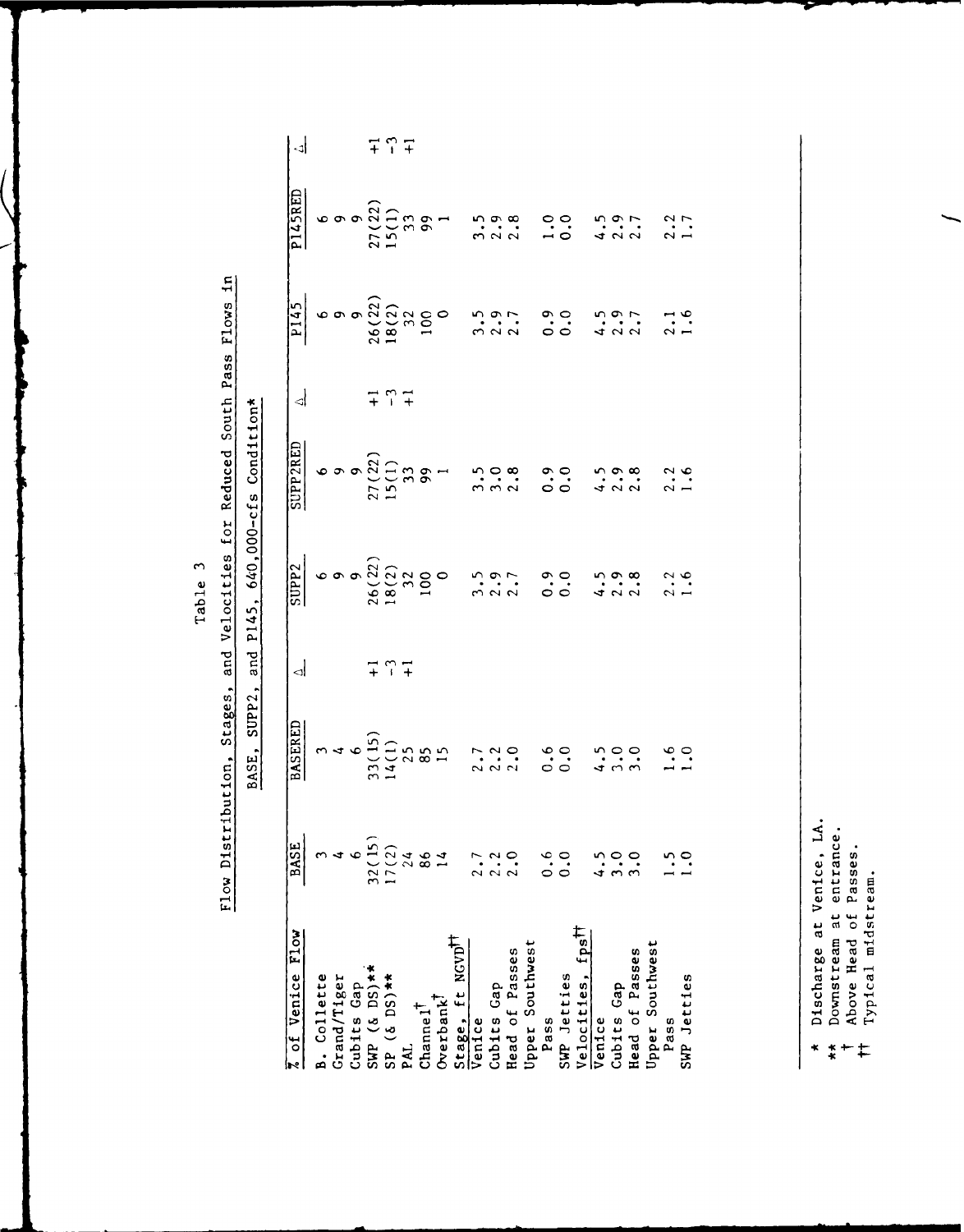| <b><i><u>7</u></i></b> of Venice Flow | $460,000$ cfs* | $640,000$ cfs* |        | 900,000 $\text{cfs*}$ 1,300,000 $\text{cfs*}$ |
|---------------------------------------|----------------|----------------|--------|-----------------------------------------------|
| B. Collette                           | 3              | 3              | 3      | 3                                             |
| Grand/Tiger                           | 4              | 4              | 4      | 4                                             |
| Cubits Gap                            | 6              | 6              | 6      | 6                                             |
| SWP $(\&$ DS) **                      | 33 (15)        | 32(15)         | 30(14) | 29 (13)                                       |
| SP $(\&$ DS) **                       | 17(2)          | 17(2)          | 17(2)  | 17(2)                                         |
| PAL                                   | 25             | 24             | 22     | 21                                            |
| $Channe1^{\dagger}$                   | 88             | 86             | 82     | 80                                            |
| $0$ verban $\vec{k}^{\dagger}$        | 12             | 14             | 18     | 20                                            |
| Stage, ft NGVD <sup>TT</sup>          |                |                |        |                                               |
| Venice                                | 1.8            | 2.7            | 3.7    | 5.0                                           |
| Cubits Gap                            | 1.5            | 2.2            | 3.0    | 4.1                                           |
| Head of Passes                        | 1.3            | 2.0            | 2.7    | 3.6                                           |
| Upper Southwest<br>Pass               | 0.4            | 0.6            | 0.8    | 1,1                                           |
| SWP Jetties                           | $0.0$          | 0.0            | 0.0    | 0.0                                           |
| Velocities, fps <sup>††</sup>         |                |                |        |                                               |
| Venice                                | 3.1            | 4.5            | 6.4    | 8.7                                           |
| Cubits Gap                            | 2.2            | 3.0            | 4.0    | 5.2                                           |
| Head of Passes                        | 2.1            | 3.0            | 4.0    | 5.3                                           |
| Upper Southwest<br>Pass               | 1.1            | 1.5            | 2.1    | 2.9                                           |
| SWP Jetties                           | 0.7            | 1.0            | 1.4    | 1.9                                           |

Table 4 Flow Distribution, Stages, and Velocities for BASE Condition, Four Flows

Discharge at Venice, **LA.**

\*\* Downstream at entrance.

t Above Head of Passes.

tt Typical midstream.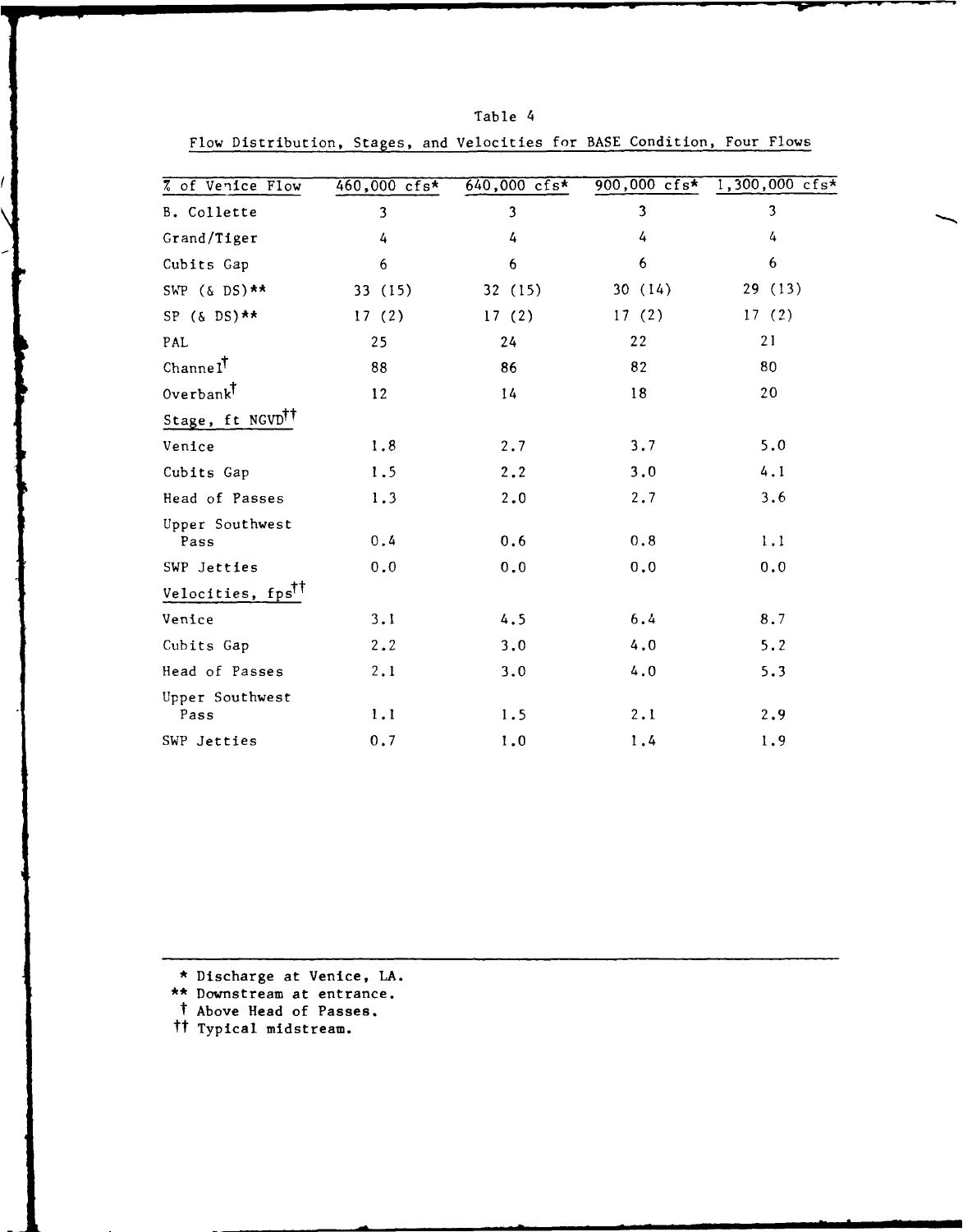|                                    |                                                            | Resulting from Supplement 2 Works (SUPP2)               |                        |
|------------------------------------|------------------------------------------------------------|---------------------------------------------------------|------------------------|
| Discharge<br>$(1,000 \text{ cfs})$ | <b>BASE</b><br>$(10^{6}$ Shoaling<br>$cu \text{yd/month)}$ | SUPP2<br>6 <sup>Shoaling</sup><br>$cu$ yd/month)<br>(10 | Reduction<br>(percent) |
| 640                                | 0.92                                                       | 0.62                                                    | $-33$                  |
| 900                                | 1.36                                                       | 1.07                                                    | $-21$                  |
| 1300                               | 2.55                                                       | 2.32                                                    | - 9                    |

| Reduction in Shoaling Along Southwest Pass (Mile 0-20 BHP) |  |  | Table 5 |  |  |
|------------------------------------------------------------|--|--|---------|--|--|
|                                                            |  |  |         |  |  |

|                                                          |  |  | Table 6 |  |  |  |
|----------------------------------------------------------|--|--|---------|--|--|--|
| Changes in Shoaling Along Southwest Pass (Mile 0-20 BHP) |  |  |         |  |  |  |
| Resulting from Supplement 2 and 45-Foot Channel (P145)   |  |  |         |  |  |  |

| Discharge<br>$(1,000 \text{ cfs})$ | <b>BASE</b><br>$(106$ Shoaling<br>(10 <sup>6</sup> cu yd/month) | P145<br>$6 \frac{\text{Shoaling}}{\text{cu yd/month}}$ | Change<br>(percent) |
|------------------------------------|-----------------------------------------------------------------|--------------------------------------------------------|---------------------|
| 640                                | 0.92                                                            | 0.68                                                   | $-26$               |
| 900                                | 1.36                                                            | 1.13                                                   | $-17$               |
| l 300                              | 2.55                                                            | 2.65                                                   | $+4$                |

# Table 7

Increase in Shoaling Along Southwest Pass (Mile 0-20 BHP) Resulting from Future Condition Without Supplement 2 (BANK)

| Discharge<br>$(1,000 \text{ cfs})$ | <b>BASE</b><br>$6^{Shoaling}$<br>cu yd/month)<br>(10) | <b>BANK</b><br>$\frac{65 \text{hoaling}}{10^{6} \text{ cuyd}}$<br>cu yd/month) | Increase<br>(percent) |
|------------------------------------|-------------------------------------------------------|--------------------------------------------------------------------------------|-----------------------|
| 640                                | 0.92                                                  | 0.98                                                                           | $+7$                  |
| 900                                | 1.36                                                  | 1.56                                                                           | $+15$                 |
| 1300                               | 2.55                                                  | 3.95                                                                           | $+55$                 |